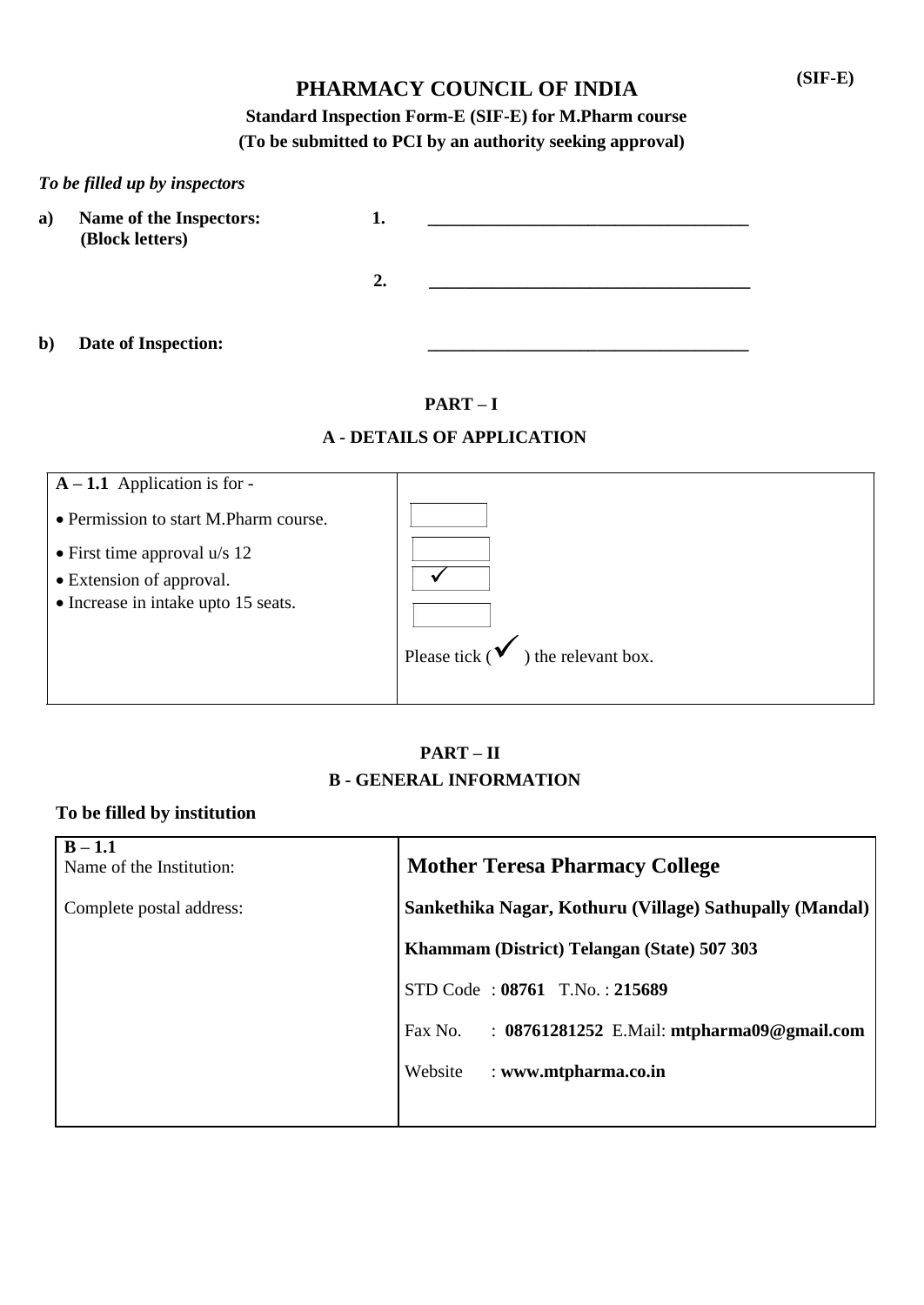**B – 1.2 -** Course conducting body: • Status - Central Govt. - State Govt. - Union Territory - Autonomous body - Society - Trust Please tick (  $\checkmark$ ) the relevant box.  $\overline{B-1.3}$ Name of the Society/Trust/ Management **Mother Teresa Christian Minority Educational Society** Complete postal address: **Sathupally (Md), Khammam (Dist) Sathupally (Md)**, **Khammam (Dist) Telangana (State) 507 303** STD Code : **08761** T.No. : **215689** Fax No. : **08761281252** E.Mail: **mtpharma09@gmail.com**  Website : **www.mtpharma.co.in**  $B - 1.4$ Name of the Examining Authority **Jawaharlal Nehru Technological University**  Complete postal address: **Kukatpally, Hyderabad Telangana (State)** STD Code : **040** T.No. : **23158661-4** Fax No. : E.Mail: pa2registrar@jntuh.ac.in Website : **www.jntuh.ac.in**  $\overline{B - 1.5}$ Other courses run by the institution  $\Delta$ pproval status - D.Pharm \_\_\_\_-----\_\_\_\_\_\_\_\_\_\_\_\_\_\_\_\_\_\_\_\_\_\_\_\_\_\_\_\_\_\_\_\_\_\_\_\_\_\_\_ - B.Pharm **Approved** - Pharm.D.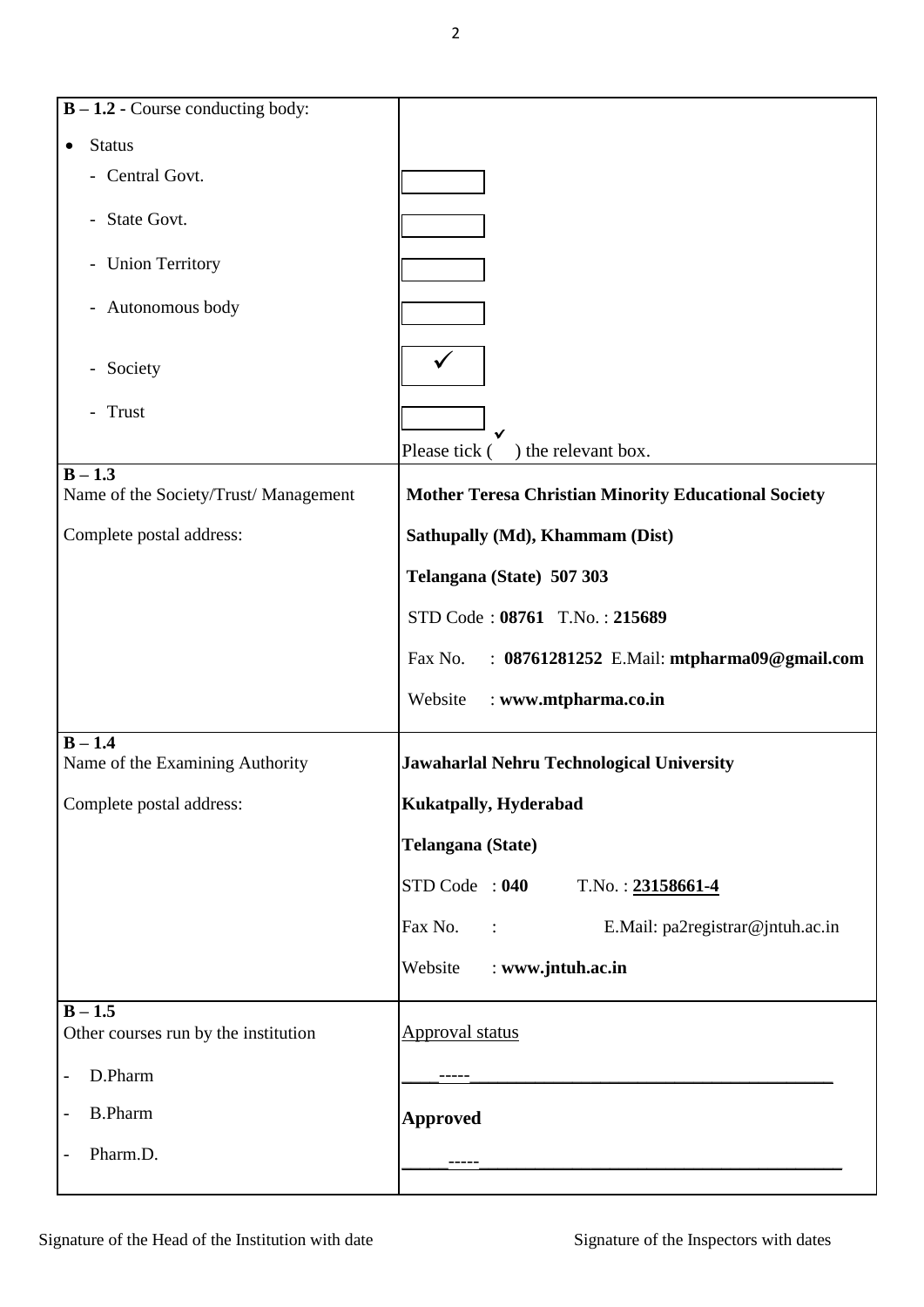| Name of specialization                                                                                                                                                                                                | <b>Year of start</b> | No. of<br>admissions | <b>Remarks of the</b><br><b>Inspectors</b> |
|-----------------------------------------------------------------------------------------------------------------------------------------------------------------------------------------------------------------------|----------------------|----------------------|--------------------------------------------|
| Pharmaceutics                                                                                                                                                                                                         | 2011                 | 18                   |                                            |
| <b>Industrial Pharmacy</b>                                                                                                                                                                                            |                      |                      |                                            |
| <b>Pharmaceutical Technology</b>                                                                                                                                                                                      |                      |                      |                                            |
| <b>Pharmaceutical Chemistry</b>                                                                                                                                                                                       |                      |                      |                                            |
| <b>Pharmaceutical Analysis</b>                                                                                                                                                                                        |                      |                      |                                            |
| <b>Pharmaceutical Quality Assurance</b>                                                                                                                                                                               |                      |                      |                                            |
| <b>Regulatory Affairs</b>                                                                                                                                                                                             |                      |                      |                                            |
| Pharmaceutical Biotechnology                                                                                                                                                                                          |                      |                      |                                            |
| <b>Pharmacy Practice</b>                                                                                                                                                                                              |                      |                      |                                            |
| Pharmacology                                                                                                                                                                                                          | 2011                 | 18                   |                                            |
| Pharmacognosy                                                                                                                                                                                                         |                      |                      |                                            |
| Phytopharmacy and Phytomedicine                                                                                                                                                                                       |                      |                      |                                            |
| Others * if any, (please specify)                                                                                                                                                                                     |                      |                      |                                            |
|                                                                                                                                                                                                                       |                      |                      |                                            |
|                                                                                                                                                                                                                       |                      |                      |                                            |
|                                                                                                                                                                                                                       |                      |                      |                                            |
|                                                                                                                                                                                                                       |                      |                      |                                            |
|                                                                                                                                                                                                                       |                      |                      |                                            |
| M.Pharm specializations started<br>∗<br>prior to<br>commencement of the Master of<br>Pharmacy (M.Pharm) course Regulations,<br>2014 can continue only till the students<br>admitted complete the said specialization. |                      |                      |                                            |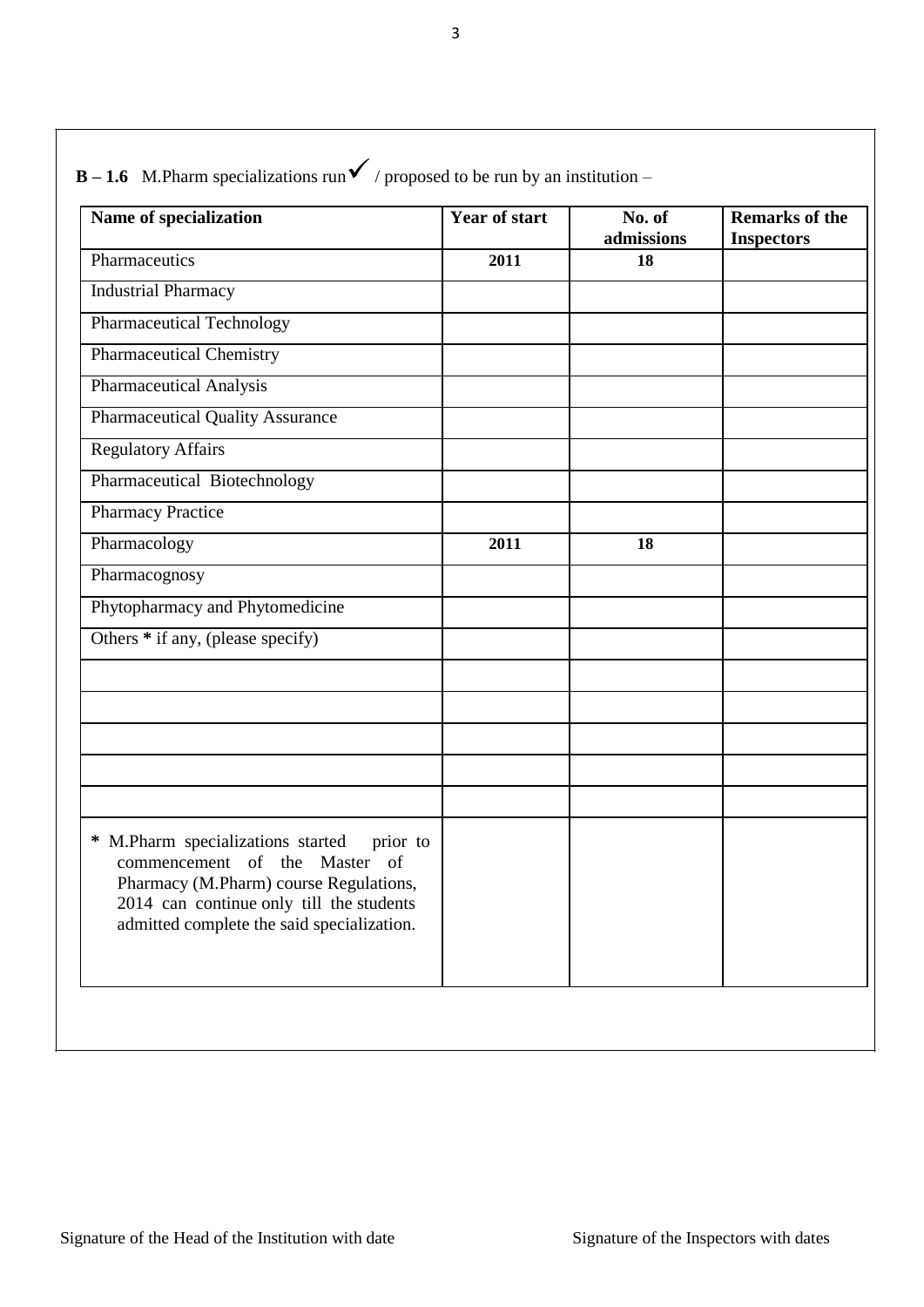### **PART- III PHYSICAL INFRASTRUCTURE**

### **1. Accommodation**

- a. Availability of land for the pharmacy college
- b. Building

: **2.5** acres

: **Own/ Leased/Rented**  (enclose documentary evidence as Annexure-A)

c. Built up Area of the college building : **3837** Sq.m.

### **2. Class rooms**

| Name of the course                                  | No.<br><b>Required</b> | No.<br><b>Available</b> | Area required for<br>each class room<br>(Sq.m.) | <b>Available</b><br>(Sq.m.) | <b>Remarks of the</b><br><b>Inspectors</b> |
|-----------------------------------------------------|------------------------|-------------------------|-------------------------------------------------|-----------------------------|--------------------------------------------|
| <b>B.Pharm</b>                                      | $\overline{4}$         | $\overline{\mathbf{4}}$ | 75 (essential)<br>90 (desirable)                | 386                         |                                            |
| $\overline{\mathbf{M}}$ . Pharm<br>Specialization - |                        |                         |                                                 |                             |                                            |
| Pharmaceutics                                       | $\mathbf{1}$           | $\overline{2}$          | 36                                              | 72                          |                                            |
| <b>Industrial Pharmacy</b>                          | $\mathbf{1}$           | ---                     | 36                                              |                             |                                            |
| Pharmaceutical<br>Technology                        | $\mathbf{1}$           | ---                     | 36                                              |                             |                                            |
| Pharmaceutical<br>Chemistry                         | $\mathbf{1}$           | ---                     | $\overline{36}$                                 |                             |                                            |
| Pharmaceutical<br>Analysis                          | $\mathbf{1}$           | ---                     | $\overline{36}$                                 |                             |                                            |
| Pharmaceutical<br><b>Quality Assurance</b>          | $\mathbf{1}$           |                         | $\overline{36}$                                 |                             |                                            |
| <b>Regulatory Affairs</b>                           | $\mathbf{1}$           | ---                     | 36                                              |                             |                                            |
| Pharmaceutical<br>Biotechnology                     | $\mathbf{1}$           | ---                     | $\overline{36}$                                 |                             |                                            |
| <b>Pharmacy Practice</b>                            | $\mathbf{1}$           | ---                     | 36                                              |                             |                                            |
| Pharmacology                                        | $\mathbf{1}$           | $\overline{2}$          | $\overline{36}$                                 | 72                          |                                            |
| Pharmacognosy                                       | $\mathbf{1}$           | ---                     | 36                                              |                             |                                            |
| Phytopharmacy and<br>Phytomedicine                  | $\mathbf{1}$           |                         | 36                                              |                             |                                            |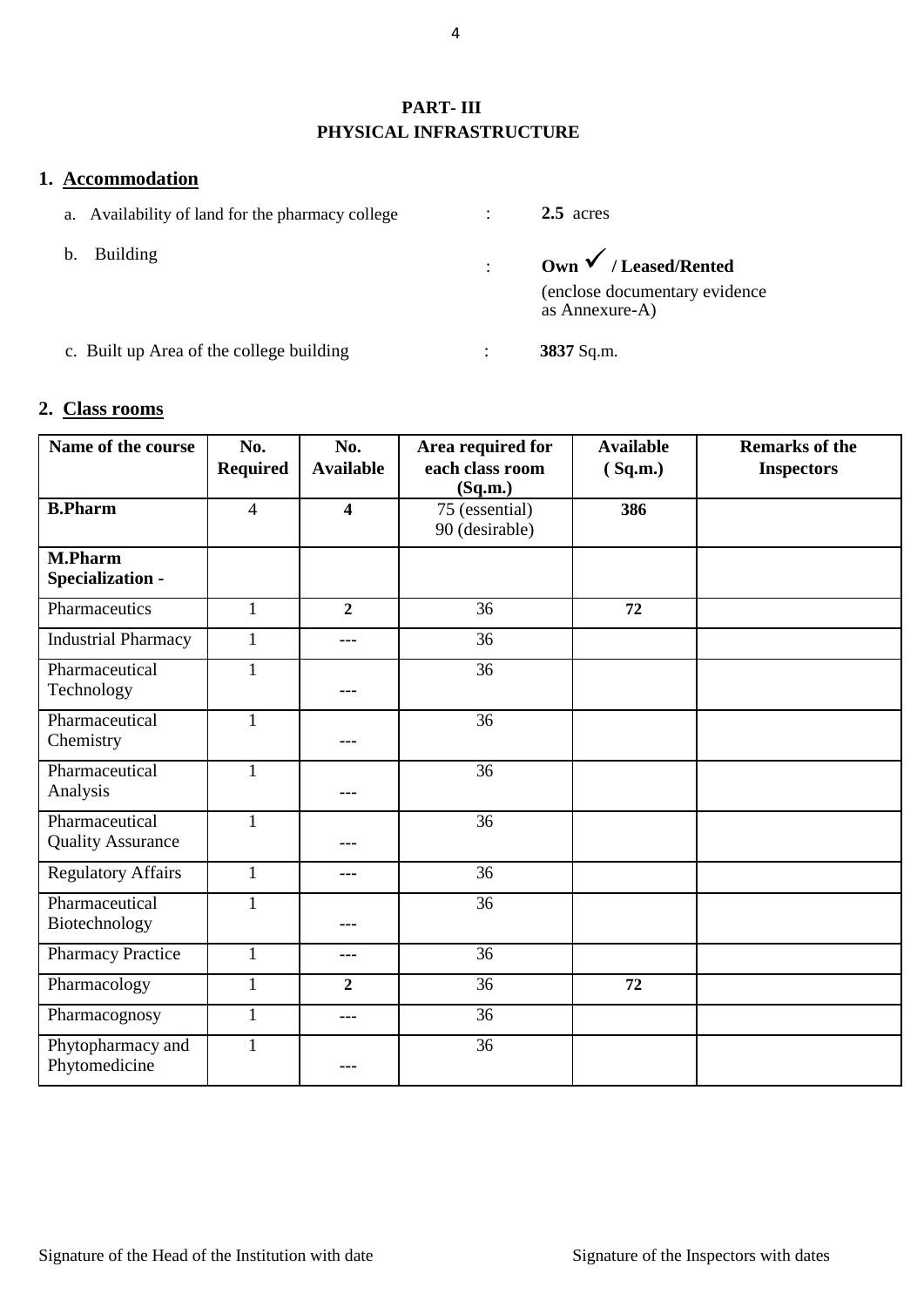### **3. Laboratory**

| Name of the course                                                                   | No.<br><b>Required</b> | No.<br><b>Available</b>  | Area required for<br>each laboratory<br>(Sq.m.) | <b>Available</b><br>(Sq.m.) | <b>Remarks of the</b><br><b>Inspectors</b> |
|--------------------------------------------------------------------------------------|------------------------|--------------------------|-------------------------------------------------|-----------------------------|--------------------------------------------|
| <b>B.Pharm-</b>                                                                      |                        |                          |                                                 |                             |                                            |
| Pharmaceutics Lab.                                                                   | $\overline{2}$         | $\overline{\mathbf{3}}$  | 75 (essential)<br>90 (desirable)                | 249                         |                                            |
| Pharmaceutical<br>Chemistry Lab.                                                     | $\overline{2}$         | $\overline{2}$           | 75 (essential)<br>90 (desirable)                | 166                         |                                            |
| Pharmaceutical<br>Analysis Lab.                                                      | $\mathbf{1}$           | $\mathbf{1}$             | 75 (essential)<br>90 (desirable)                | 83                          |                                            |
| Pharmacology Lab.                                                                    | $\overline{2}$         | $\overline{2}$           | 75 (essential)<br>90 (desirable)                | 166                         |                                            |
| Pharmacognosy<br>Pharmaceutical<br>Biotechnology<br>(Including Aseptic<br>Room) Lab. | $\mathbf{1}$           | $1+1$                    | 75 (essential)<br>90 (desirable)                | 158                         |                                            |
| <b>M.Pharm</b><br>Specialization -                                                   |                        |                          |                                                 |                             |                                            |
| Pharmaceutics                                                                        | $\mathbf{1}$           | $\mathbf{1}$             | 75 each                                         | 83                          |                                            |
| <b>Industrial Pharmacy</b>                                                           | $\mathbf{1}$           | ---                      | 75 each                                         |                             |                                            |
| Pharmaceutical<br>Technology                                                         | $\mathbf{1}$           | $--$                     | 75 each                                         |                             |                                            |
| Pharmaceutical<br>Chemistry                                                          | $\mathbf{1}$           | ---                      | 75 each                                         |                             |                                            |
| Pharmaceutical<br>Analysis                                                           | $\mathbf{1}$           | ---                      | 75 each                                         |                             |                                            |
| Pharmaceutical<br><b>Quality Assurance</b>                                           | $\mathbf{1}$           |                          | 75 each                                         |                             |                                            |
| <b>Regulatory Affairs</b>                                                            | $\mathbf{1}$           | ---                      | 75 each                                         |                             |                                            |
| Pharmaceutical<br>Biotechnology                                                      | $\mathbf{1}$           | ---                      | 75 each                                         |                             |                                            |
| <b>Pharmacy Practice</b>                                                             | $\mathbf{1}$           | $\overline{\phantom{a}}$ | 75 each                                         |                             |                                            |
| Pharmacology                                                                         | $\mathbf{1}$           | $\mathbf{1}$             | 75 each                                         | 83                          |                                            |
| Pharmacognosy                                                                        | $\mathbf{1}$           | ---                      | 75 each                                         |                             |                                            |
| Phytopharmacy and<br>Phytomedicine                                                   | $\mathbf{1}$           | ---                      | 75 each                                         |                             |                                            |

Preparation room with minimum 10 sq.m. with each lab. is required.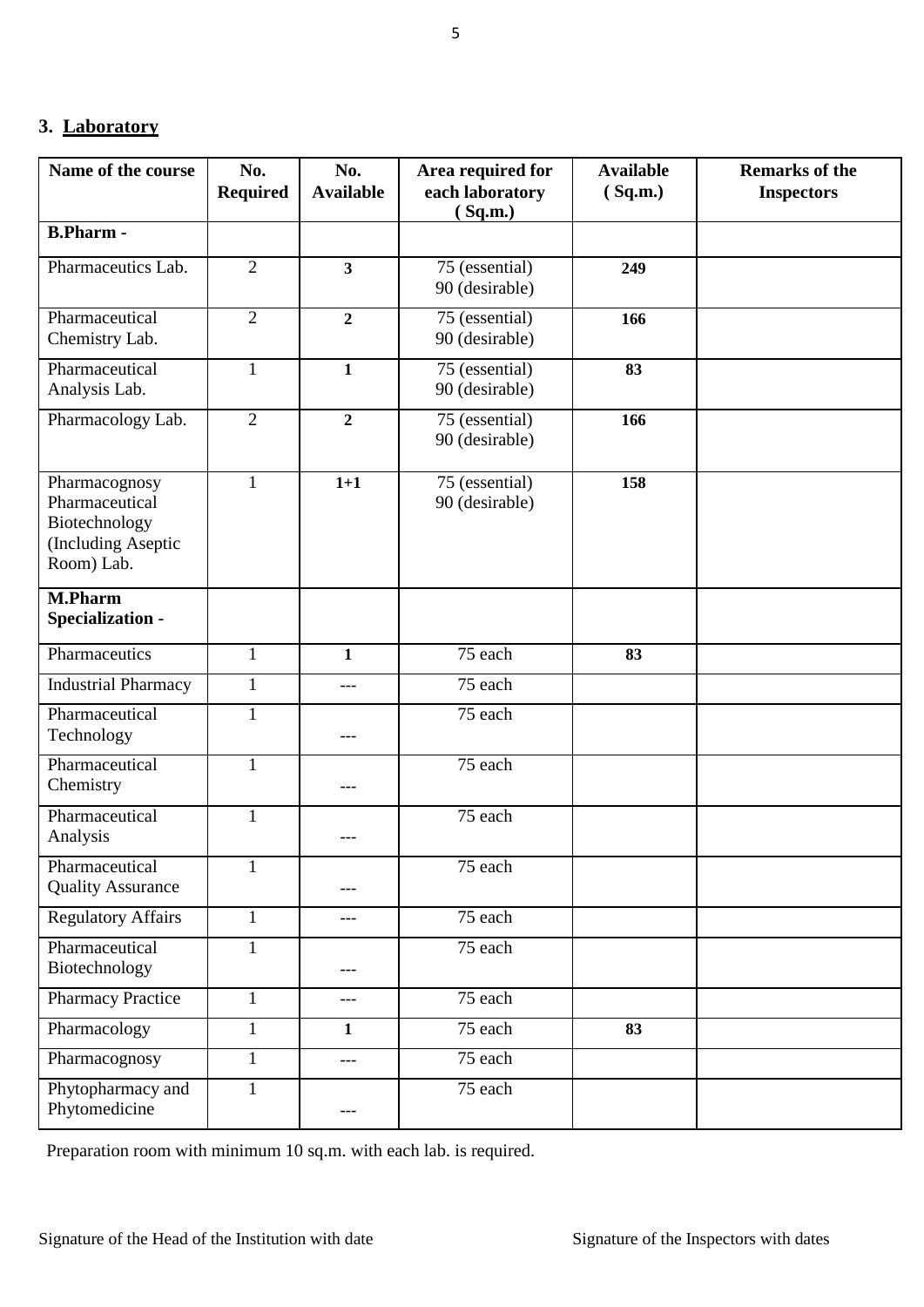## **4. Other Facilities**

| <b>Facility for</b><br><b>B.Pharm and</b> | <b>No. Required</b>    | No.                     | Area required | <b>Available</b> | <b>Remarks of the</b> |
|-------------------------------------------|------------------------|-------------------------|---------------|------------------|-----------------------|
| <b>M.Pharm</b>                            |                        | <b>Available</b>        | (Sq.m.)       | (Sq.m.)          | <b>Inspectors</b>     |
| Machine Room                              | $\mathbf{1}$           | $\mathbf{1}$            | $80 - 100$    | 90               |                       |
|                                           |                        |                         |               |                  |                       |
| Central<br>Instrumentation                | $\mathbf{1}$           | $\mathbf{1}$            | 80            | 90               |                       |
| Room                                      |                        |                         |               |                  |                       |
|                                           |                        |                         |               |                  |                       |
| Store Room-I                              | $\mathbf{1}$           | $\mathbf{1}$            | 100           | 100              |                       |
| <b>Store Room-II</b>                      | $\mathbf{1}$           | $\mathbf{1}$            | 20            | 20               |                       |
| <b>Animal House</b>                       |                        | $\mathbf{1}$            | 80            | 100              |                       |
| Library                                   |                        | $\mathbf{1}$            | 150           | 204              |                       |
| Museum                                    |                        | $\mathbf{1}$            | 50            | 50               |                       |
| Auditorium / Multi                        |                        |                         |               |                  |                       |
| Purpose Hall                              |                        |                         |               | 204              |                       |
| (Desirable)                               |                        |                         |               |                  |                       |
| 250-300 seating                           |                        |                         |               |                  |                       |
| capacity                                  |                        |                         |               |                  |                       |
| Seminar Hall                              |                        |                         |               | 204              |                       |
| Herbal Garden                             |                        | $\mathbf{1}$            |               | 1000             |                       |
| (Desirable)                               |                        |                         |               |                  |                       |
| Computer                                  | 1 system for every     | 12                      |               |                  |                       |
| (Latest                                   | 6 students (for        |                         |               |                  |                       |
| Configuration)<br>With Internet           | M.Pharm course)        |                         |               |                  |                       |
|                                           | 1 system for every     |                         |               | 75               |                       |
| <b>Browsing Facility</b>                  | 10 students (for       | 38                      |               |                  |                       |
|                                           | <b>B.Pharm course)</b> |                         |               |                  |                       |
|                                           |                        |                         |               |                  |                       |
| Printers                                  | 1 Printer for every    |                         |               |                  |                       |
|                                           | 6 computers (for       | $\boldsymbol{2}$        |               |                  |                       |
|                                           | M.Pharm course)        |                         |               |                  |                       |
|                                           |                        |                         |               |                  |                       |
|                                           | 1 Printer for every    |                         |               |                  |                       |
|                                           | 10 computers (for      | $\overline{\mathbf{4}}$ |               |                  |                       |
|                                           | <b>B.Pharm course)</b> |                         |               |                  |                       |
| Multi Media                               | 3 (1 for B.Pharm       |                         |               |                  |                       |
| Projector                                 | course, 1 for          | $\mathbf{3}$            |               |                  |                       |
|                                           | M.Pharm course         |                         |               |                  |                       |
|                                           | and 1 for Library)     |                         |               |                  |                       |
|                                           |                        |                         |               |                  |                       |
| Generator (5KVA)                          | 01                     | $\mathbf{1}$            |               |                  |                       |
| Girl's Common                             |                        | $\mathbf{1}$            | 20            | 68               |                       |
| Room (Essential)                          |                        |                         |               |                  |                       |
| Boy's Common                              |                        | $\mathbf{1}$            | 10            | 68               |                       |
| Room                                      |                        |                         |               |                  |                       |
| Toilet Blocks for                         |                        | $\mathbf{1}$            |               | 30               |                       |
| <b>Boys</b>                               |                        |                         |               |                  |                       |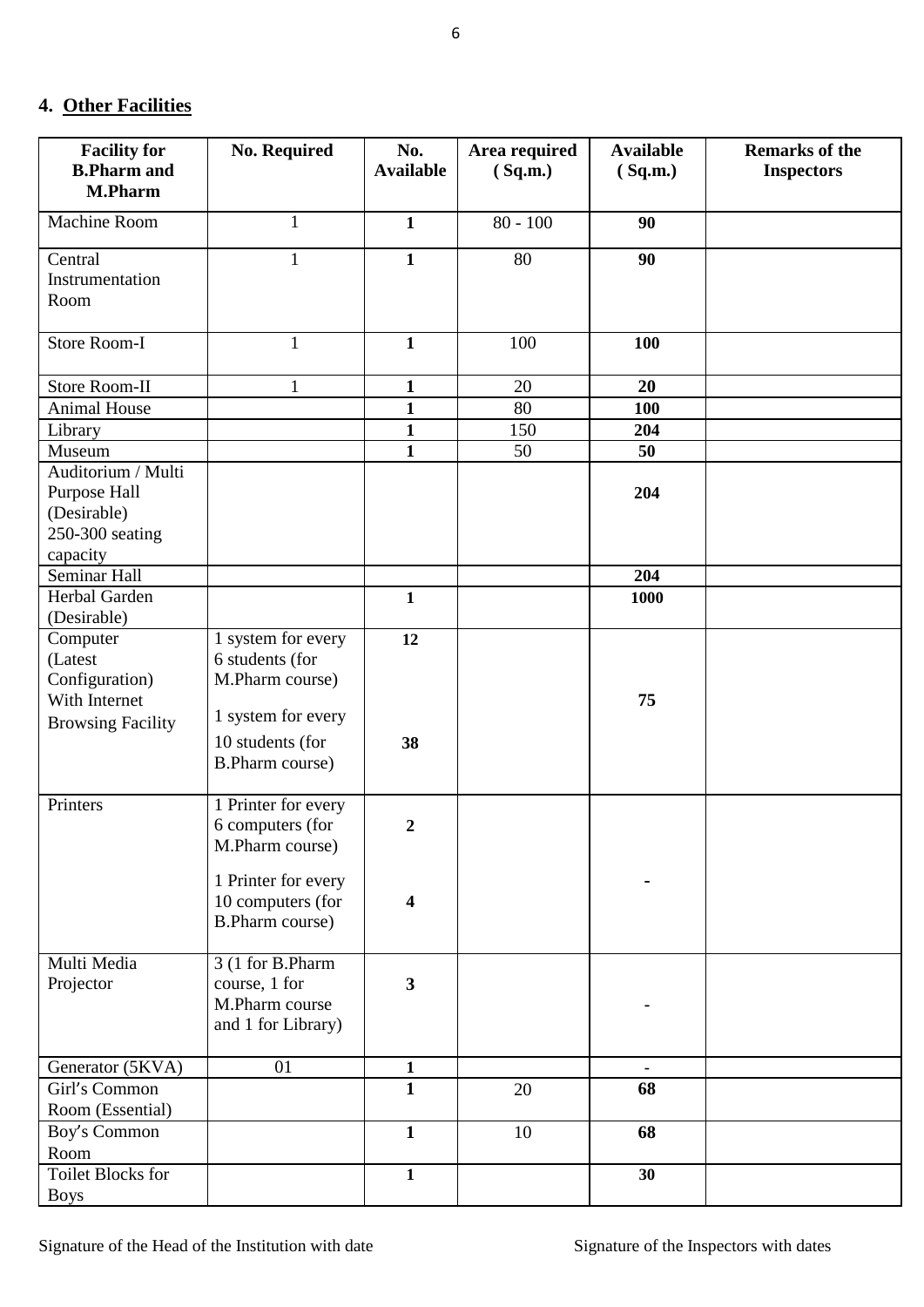| <b>Facility for</b>                  | No.             | No.              | Area required | <b>Available</b> | <b>Remarks of the</b> |
|--------------------------------------|-----------------|------------------|---------------|------------------|-----------------------|
| <b>B.Pharm and</b><br><b>M.Pharm</b> | <b>Required</b> | <b>Available</b> | (Sq.m.)       | (Sq.m.)          | <b>Inspectors</b>     |
|                                      |                 |                  |               |                  |                       |
| <b>Toilet Blocks for</b>             |                 | 1                |               | 30               |                       |
| Girls                                |                 |                  |               |                  |                       |
| Drinking Water                       |                 | 1                |               |                  |                       |
| $facility - Water$                   |                 |                  |               | $\sim$ $\sim$    |                       |
| Cooler                               |                 |                  |               |                  |                       |
| Boy's Hostel                         |                 |                  |               |                  |                       |
| (Desirable)                          |                 | ---              |               | --               |                       |
| Girl's Hostel                        |                 |                  |               |                  |                       |
| (Desirable)                          |                 | $--$             |               | $\sim$ $\sim$    |                       |
| Power Backup                         |                 |                  |               | --               |                       |
| Provision                            |                 |                  |               |                  |                       |

## **5. Administrative Area for B.Pharm and M.Pharm**

| <b>Facility for</b><br><b>B.Pharm and</b><br><b>M.Pharm</b> | No.<br>No.<br><b>Available</b><br><b>Required</b> |                         | Area required<br>(Sq.m.)         | <b>Available</b><br>(Sq.m.) | <b>Remarks of the</b><br><b>Inspectors</b> |
|-------------------------------------------------------------|---------------------------------------------------|-------------------------|----------------------------------|-----------------------------|--------------------------------------------|
| Principal's Chamber                                         |                                                   | 1                       | 75 (essential)<br>90 (desirable) | 80                          |                                            |
| Office $-I -$<br>Establishment                              |                                                   | 1                       | 75                               | 80                          |                                            |
| Office $-II$ -<br>Academics                                 |                                                   | $\mathbf{1}$            | 80-100                           | 80                          |                                            |
| <b>Confidential Room</b>                                    |                                                   | 1                       | 80                               | 80                          |                                            |
| Store Room $-I$                                             |                                                   |                         | 100                              | <b>100</b>                  |                                            |
| Store Room - II                                             |                                                   |                         | 20                               | 20                          |                                            |
| H.O.D Room                                                  |                                                   | $\overline{\mathbf{4}}$ | 20 Sq.m.<br>Per Faculty          | 80                          |                                            |
| <b>Faculty Rooms</b>                                        |                                                   | $\overline{2}$          | 10 Sq.m.<br>Per Faculty          | 280                         |                                            |

## **6. Library facilities for B.Pharm and M.Pharm**

| <b>Item</b>                                                                                                                        | <b>Ref. Titles</b><br>(No)                     | <b>Available</b>                  | <b>Remarks of the Inspectors</b> |
|------------------------------------------------------------------------------------------------------------------------------------|------------------------------------------------|-----------------------------------|----------------------------------|
| <b>Books</b><br>(1500 adequate coverage of a large)<br>number of standard text books and titles<br>in all disciplines of pharmacy) | 150                                            | <b>611 Titles</b><br>3536 Volumes |                                  |
| <b>Annual addition of Books</b>                                                                                                    | 150                                            | 150                               |                                  |
| Periodicals Hard copies /online                                                                                                    | 10 National<br>05 International<br>periodicals | 10<br>05<br>05                    |                                  |
| CDs                                                                                                                                | <b>Adequate Nos</b>                            | 139                               |                                  |
| Reprographic Facilities:<br>Photo Copier Scanner                                                                                   | 01 each                                        | 01                                |                                  |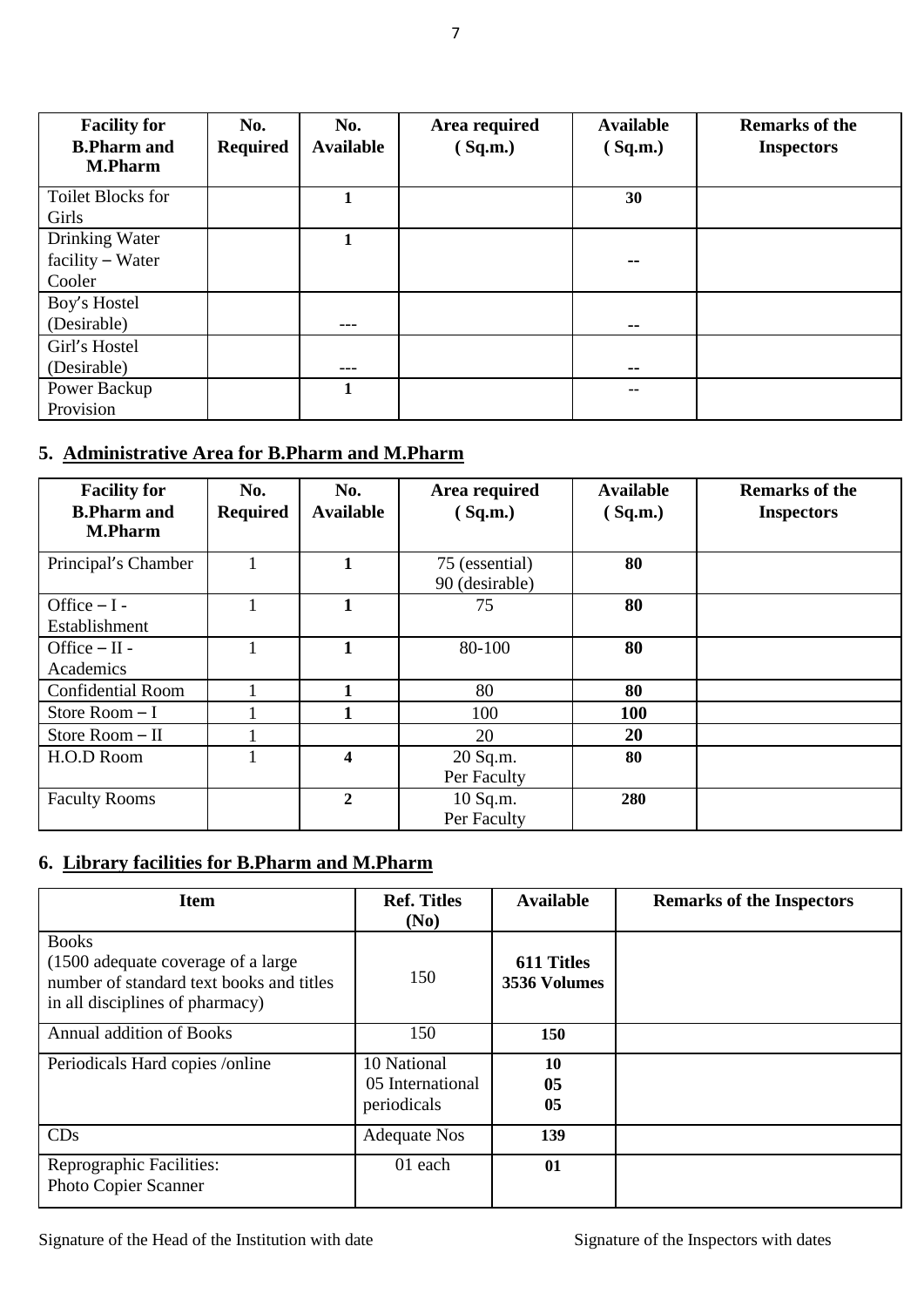## **7. Non-teaching staff**

| <b>Designation</b>                                      | No.<br><b>Required</b>         | No.<br><b>Available</b> | <b>Qualification</b><br><b>Required</b>                  | <b>Qualification</b><br><b>Available</b> | <b>Remarks of the</b><br><b>Inspectors</b> |
|---------------------------------------------------------|--------------------------------|-------------------------|----------------------------------------------------------|------------------------------------------|--------------------------------------------|
| Laboratory Technician                                   | 1 for each<br>Dept             | 6                       | D. Pharm                                                 | D. Pharm                                 |                                            |
| Laboratory Assistants or<br><b>Laboratory Attenders</b> | 1 for each<br>Lab<br>(minimum) | 14                      | <b>SSLC</b>                                              | Diploma, Inter,<br>B.Sc                  |                                            |
| Office Superintendent                                   |                                | 1                       | Degree                                                   | Degree                                   |                                            |
| Accountant                                              |                                | 1                       | Degree                                                   | Degree                                   |                                            |
| Store keeper                                            |                                | 1                       | D.Pharm or a<br><b>Bachelor</b><br>degree.               | Degree                                   |                                            |
| <b>Computer Data Operator</b>                           |                                | 1                       | <b>BCA</b> or Graduate<br>with<br><b>Computer Course</b> | <b>BSc Computers</b>                     |                                            |
| Office Staff I                                          |                                | 1                       | Degree                                                   | Degree                                   |                                            |
| Office Staff II                                         | 2                              | $\overline{2}$          | Degree                                                   | Degree                                   |                                            |
| Peon                                                    | $\mathfrak{D}$                 | $\overline{2}$          | <b>SSLC</b>                                              | <b>SSC</b>                               |                                            |
| Cleaning personnel                                      | Adequate                       | 2                       | $---$                                                    |                                          |                                            |
| Gardener                                                | Adequate                       |                         | ---                                                      |                                          |                                            |

## **8. Teaching Staff**

### **For institution running B.Pharm and M.Pharm**

### **For B.Pharm**

| <b>Designation</b>                                | Qualification<br><b>Required</b>                                                                                                                                                                                                                                                       | Qualification<br><b>Available</b> | <b>Experience</b><br><b>Required</b>                                                                                                                                                                                                                                               | <b>Experience</b><br><b>Available</b> | <b>Remarks of</b><br>the<br><b>Inspectors</b> |
|---------------------------------------------------|----------------------------------------------------------------------------------------------------------------------------------------------------------------------------------------------------------------------------------------------------------------------------------------|-----------------------------------|------------------------------------------------------------------------------------------------------------------------------------------------------------------------------------------------------------------------------------------------------------------------------------|---------------------------------------|-----------------------------------------------|
| Director/Principal/<br><b>Head of Institution</b> | <b>First Class</b><br><b>B.Pharm with</b><br>Master's<br>degree in<br>Pharmacy<br>(M.Pharm) in<br>appropriate<br>branch of<br>specialization<br>in Pharmacy or<br>Pharm.D<br>(Qualifications)<br>must be PCI<br>recognized).<br>With<br>Ph.D degree in<br>any of Pharmacy<br>subjects. | M. Pharm<br>Ph.D                  | <b>Essential</b><br>15 years<br>experience in<br>teaching or<br>research out of<br>which 5 years<br>must be as<br>Professor/HOD<br>in a PCI<br>approved/<br>recognized<br>pharmacy<br>college.<br><b>Desirable</b><br>Administrative<br>experience in a<br>responsible<br>position | 15                                    |                                               |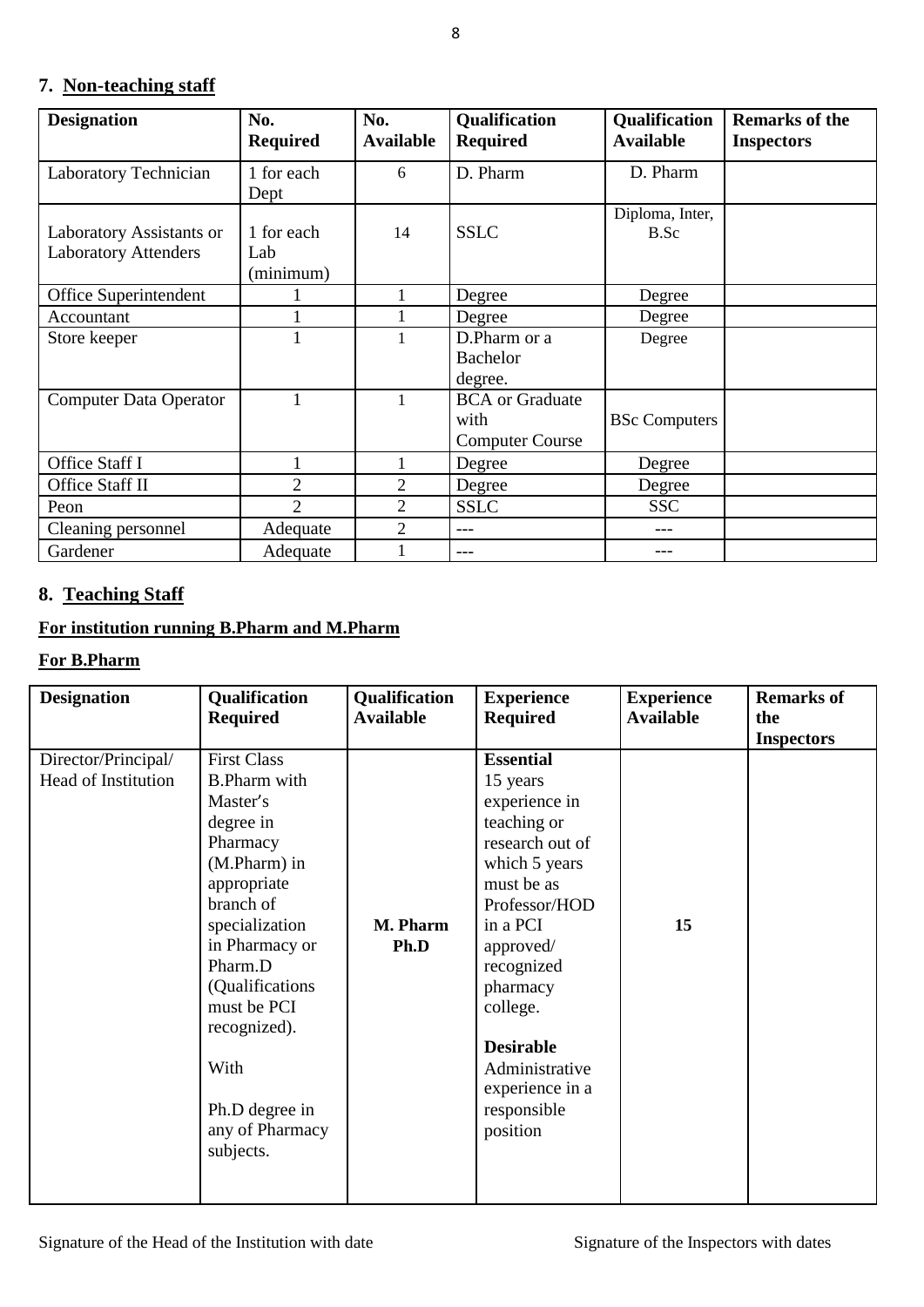| <b>Department</b>                | <b>Designation</b>                       | No.<br>required<br>for $60$<br>seats | No.<br>available        | No.<br>required<br>for 100<br>seats | No.<br>available | <b>Remarks of the</b><br><b>Inspectors</b> |
|----------------------------------|------------------------------------------|--------------------------------------|-------------------------|-------------------------------------|------------------|--------------------------------------------|
| Pharmaceutics                    | Professor/<br><b>Associate Professor</b> | 1                                    | $\overline{2}$          | 1                                   |                  |                                            |
|                                  | Asst. Professor                          | $\mathbf{1}$                         | $\overline{\mathbf{3}}$ | $\overline{2}$                      | --               |                                            |
|                                  | Lecturer                                 | $\overline{2}$                       | $---$                   | $\overline{3}$                      | $- -$            |                                            |
| Pharmaceutical<br>Chemistry      | Professor/<br><b>Associate Professor</b> | $\mathbf{1}$                         | $\overline{2}$          | $\mathbf{1}$                        | --               |                                            |
| including<br>Pharmaceutical      | Asst. Professor                          | $\mathbf{1}$                         | $\overline{\mathbf{3}}$ | $\overline{2}$                      | --               |                                            |
| analysis                         | Lecturer                                 | $\overline{3}$                       | $---$                   | $\overline{3}$                      | --               |                                            |
| Pharmacology                     | Professor/<br><b>Associate Professor</b> | 1                                    | $\overline{2}$          | $\mathbf{1}$                        |                  |                                            |
|                                  | Asst. Professor                          | $\mathbf{1}$                         | $\overline{\mathbf{3}}$ | $\mathbf{1}$                        | --               |                                            |
|                                  | Lecturer                                 | $\overline{2}$                       | ----                    | $\overline{3}$                      | --               |                                            |
| Pharmacognosy                    | Professor/<br><b>Associate Professor</b> | $\mathbf{1}$                         | 1                       | $\mathbf{1}$                        |                  |                                            |
|                                  | Asst. Professor                          | $\mathbf{1}$                         | $\overline{2}$          | $\mathbf{1}$                        | --               |                                            |
|                                  | Lecturer                                 | 1                                    | $- - -$                 | $\mathbf{1}$                        | --               |                                            |
| <b>Pharmacy Practice</b><br>$\&$ | Professor/<br><b>Associate Professor</b> |                                      |                         | 1                                   | --               |                                            |
| related subjects                 | Asst. Professor                          | $\mathbf{1}$                         | ----                    | $\mathbf{1}$                        | ä,               |                                            |
|                                  | Lecturer                                 | $\mathbf{1}$                         | ----                    | $\mathbf{1}$                        | $-$              |                                            |

### **Additional staff required for M.Pharm per specialization**

- i) In addition to the minimum requirement of staff for conduct of the B.Pharm and Pharm.D Courses (if the institution is also conducting Pharm.D programme) the department in which the M.Pharm Course is being introduced shall have two additional staff who shall be PG teachers per specialization and the department should have minimum of 5 faculty in the said department.
- ii) The number seats approved for admission to the M.Pharm course shall be 3 students per PG teacher ( 1:3)
- iii) Teaching workload for UG/PG teacher shall not be more than 16 hours per week at any given time inclusive of all the teaching assignment.

| <b>Department</b>                      | <b>Designation</b>       | No. available | <b>Remarks of the</b><br><b>Inspectors</b> |
|----------------------------------------|--------------------------|---------------|--------------------------------------------|
| Department of Pharmaceutics            | Asso. Prof.              |               |                                            |
|                                        | Asst. Professor/Lecturer |               |                                            |
| Department of Pharmaceutical Chemistry | Asso. Prof.              |               |                                            |
|                                        | Asst. Professor/Lecturer |               |                                            |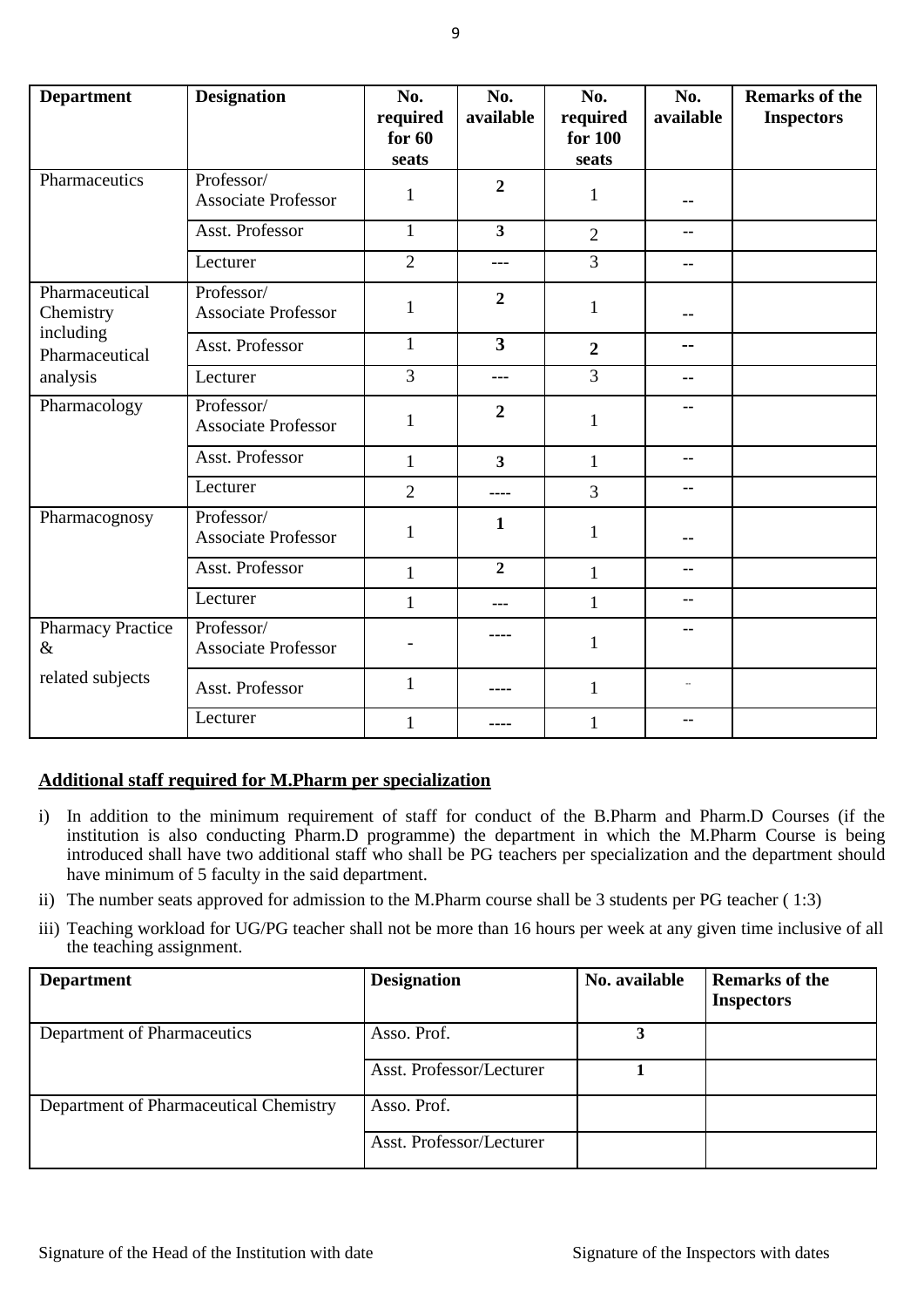| <b>Department</b>                                 | <b>Designation</b>       | No. available           | <b>Remarks of the</b><br><b>Inspectors</b> |
|---------------------------------------------------|--------------------------|-------------------------|--------------------------------------------|
| Department of Pharmacology                        | Asso. Prof.              | $\overline{\mathbf{3}}$ |                                            |
|                                                   | Asst. Professor/Lecturer | $\mathbf{1}$            |                                            |
| Department of Pharmacognosy                       | Asso. Prof.              |                         |                                            |
|                                                   | Asst. Professor/Lecturer |                         |                                            |
| Department of Pharmacy Practice                   | Asso. Prof.              |                         |                                            |
|                                                   | Asst. Professor/Lecturer |                         |                                            |
| Department of Industrial Pharmacy                 | Asso. Prof.              |                         |                                            |
|                                                   | Asst. Professor/Lecturer |                         |                                            |
| Department of Pharmaceutical Technology           | Asso. Prof.              |                         |                                            |
|                                                   | Asst. Professor/Lecturer |                         |                                            |
| Department of Pharmaceutical Analysis             | Asso. Prof.              |                         |                                            |
|                                                   | Asst. Professor/Lecturer |                         |                                            |
| <b>Pharmaceutical Quality Assurance</b>           | Asso. Prof.              |                         |                                            |
|                                                   | Asst. Professor/Lecturer |                         |                                            |
| Department of Regulatory Affairs                  | Asso. Prof.              |                         |                                            |
|                                                   | Asst. Professor/Lecturer |                         |                                            |
| Department of Pharmaceutical<br>Biotechnology     | Asso. Prof.              |                         |                                            |
|                                                   | Asst. Professor/Lecturer |                         |                                            |
| Department of Phytopharmacy $\&$<br>Phytomedicine | Asso. Prof.              |                         |                                            |
|                                                   | Asst. Professor/Lecturer |                         |                                            |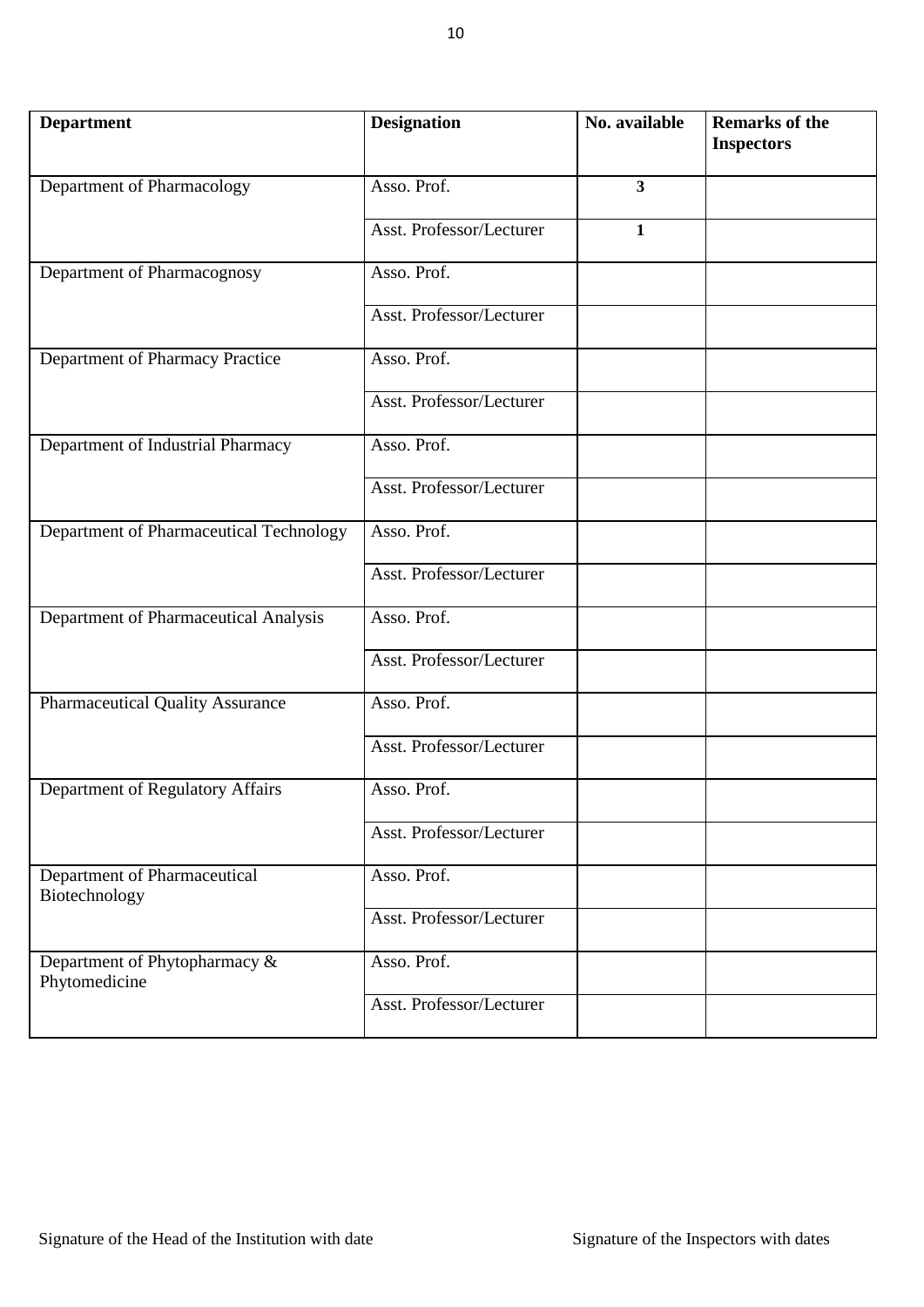## **Faculty details**

| <b>Designation</b> | <b>Qualification Required</b>                                                                                                                                                                                                                                                                                                            | <b>Experience Required</b>                                                                                                                                                                    | <b>Remarks of the Inspectors</b> |
|--------------------|------------------------------------------------------------------------------------------------------------------------------------------------------------------------------------------------------------------------------------------------------------------------------------------------------------------------------------------|-----------------------------------------------------------------------------------------------------------------------------------------------------------------------------------------------|----------------------------------|
| Professor          | First Class<br><b>B.Pharm with Essential</b><br>(M.Pharm) in appropriate in PCI approved/recognized<br>branch of specialization in Pharmacy College or research<br>Pharmacy or<br>(Qualifications must be PCI<br>recognized).<br>With<br>Ph.D degree in any of<br>Pharmacy subjects (Ph.D.<br>Qualifications must<br>be PCI recognized). | Master's degree in Pharmacy   10 years experience in teaching<br>Pharm.D experience out of which 5 years<br>must be as Associate Professor<br>in PCI approved/recognized<br>Pharmacy College. |                                  |

| S.No.            | <b>Name of Professor</b> | Qualification                    | <b>Experience</b> | <b>Remarks of the</b> |
|------------------|--------------------------|----------------------------------|-------------------|-----------------------|
|                  |                          | <b>Available</b>                 | <b>Available</b>  | <b>Inspectors</b>     |
| $\overline{1}$ . | Dr. T. Satyanarayana     | M. Pharm Ph.D<br>(Pharmaceutics) | 15                |                       |
| $\overline{2}$ . | Dr.N. Krishore Mishra    | M.Pharm; Ph.D<br>(Pharmacology)  | 9                 |                       |
| $\overline{3}$ . | Dr.N.DORABABU            | M.Pharm; Ph.D<br>(Pharmacognosy) | $\bf{8}$          |                       |
| $\overline{4}$ . | Dr. M. Chaitanya Krishna | M.Pharm; Ph.D<br>(Pharmaceutics) | 8                 |                       |
| $\overline{5}$ . |                          |                                  |                   |                       |
| 6.               |                          |                                  |                   |                       |
| $\overline{7}$ . |                          |                                  |                   |                       |
| 8.               |                          |                                  |                   |                       |
| $\overline{9}$ . |                          |                                  |                   |                       |
| 10.              |                          |                                  |                   |                       |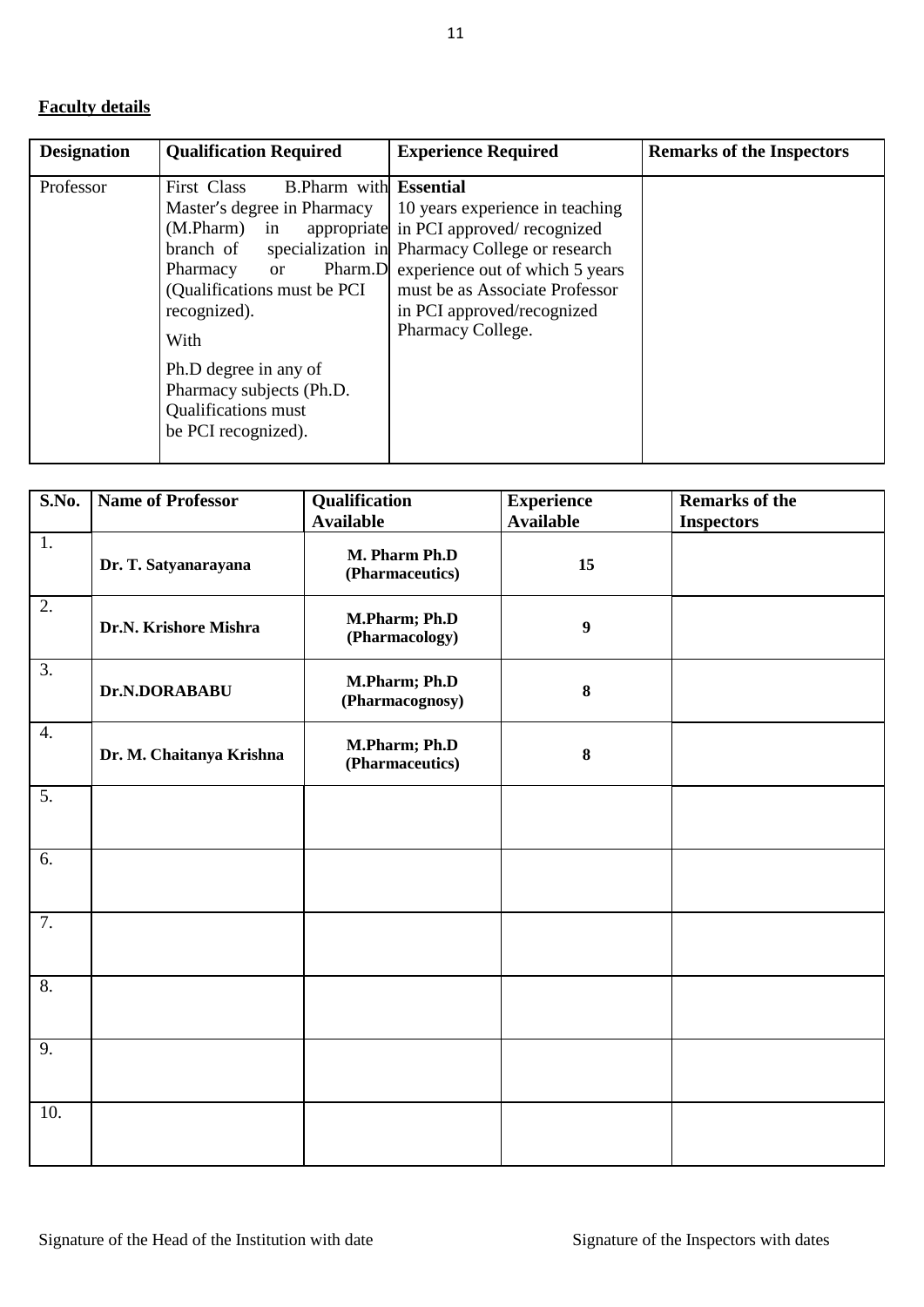| <b>Designation</b>     | <b>Qualification Required</b>                                                                                                                                                                                                                                                                                                                                                                                                                                                                                                            | <b>Experience Required</b>                                                                                                                              | <b>Remarks of the</b><br><b>Inspectors</b> |
|------------------------|------------------------------------------------------------------------------------------------------------------------------------------------------------------------------------------------------------------------------------------------------------------------------------------------------------------------------------------------------------------------------------------------------------------------------------------------------------------------------------------------------------------------------------------|---------------------------------------------------------------------------------------------------------------------------------------------------------|--------------------------------------------|
| Associate<br>Professor | First Class B. Pharm with<br>Master's degree in Pharmacy<br>(M.Pharm) in appropriate<br>branch of specialization in<br>Pharmacy (Qualification must<br>be PCI recognized).<br>A PCI recognized Pharm.D<br>degree holder shall also be<br>eligible for the posts of<br>Associate Professor in the<br>subjects of pathophysiology,<br>pharmacology and pharmacy<br>practice.<br>Associate Professor shall<br>acquire PCI recognized Ph.D in<br>any of Pharmacy subjects within<br>7 years to become eligible for<br>the post of Professor. | 3 years experience in teaching or<br>research at the level of Assistant<br>Professor or equivalent in PCI<br>approved / recognized Pharmacy<br>College. |                                            |

| S.No.                   | <b>Name of Associate</b>  | Qualification                                     | <b>Experience</b> | <b>Remarks of the</b> |
|-------------------------|---------------------------|---------------------------------------------------|-------------------|-----------------------|
|                         | <b>Professor</b>          | <b>Available</b>                                  | <b>Available</b>  | <b>Inspectors</b>     |
| $\mathbf{1}$            | A. Narayana Rao           | M.Pharm (Ph.D)<br>(Pharmacology)                  | 9                 |                       |
| $\overline{\mathbf{c}}$ | A. Satish Kumar           | M.Pharm (Ph.D)<br>(Pharmacology)                  | 6                 |                       |
| $\overline{\mathbf{3}}$ | G. Sabari                 | <b>M.Pharm (Pharmacology)</b>                     | 4                 |                       |
| $\overline{4}$          | <b>B.</b> Raja            | M.Pharm(Pharmacology)                             | 4                 |                       |
| 5                       | <b>B.</b> Maruthi Rao     | M.Pharm (Ph.D)<br>(Pharmacology)                  | 5                 |                       |
| $\overline{6}$          | <b>B.</b> Saraswathi      | <b>M.Pharm (Pharmaceutics)</b>                    | 4                 |                       |
| $\overline{7}$          | P.Swathi                  | <b>M.Pharm (Pharmaceutics)</b>                    | 5                 |                       |
| 8                       | <b>K.Vanitha Kumari</b>   | <b>M.Pharm (Pharmaceutics)</b>                    | 4                 |                       |
| 9                       | <b>Md. Azmath Hussain</b> | <b>M.Pharm (Pharmaceutics)</b>                    | 5                 |                       |
| 10                      | J. Kumar Raja             | M.Pharm (Ph.D)<br>(Pharmaceutical Analysis)       | 8                 |                       |
| 11                      | S.Anusha                  | <b>M.Pharm</b><br><b>Pharmaceutical Chemistry</b> | 4                 |                       |
| 12                      | <b>N.Basker Babu</b>      | <b>M.Pharm</b><br>Pharmacognosy                   | 6                 |                       |
| 13                      | Y. Krishnaveni            | <b>M.Pharm</b><br>Pharmacognosy                   | 5                 |                       |